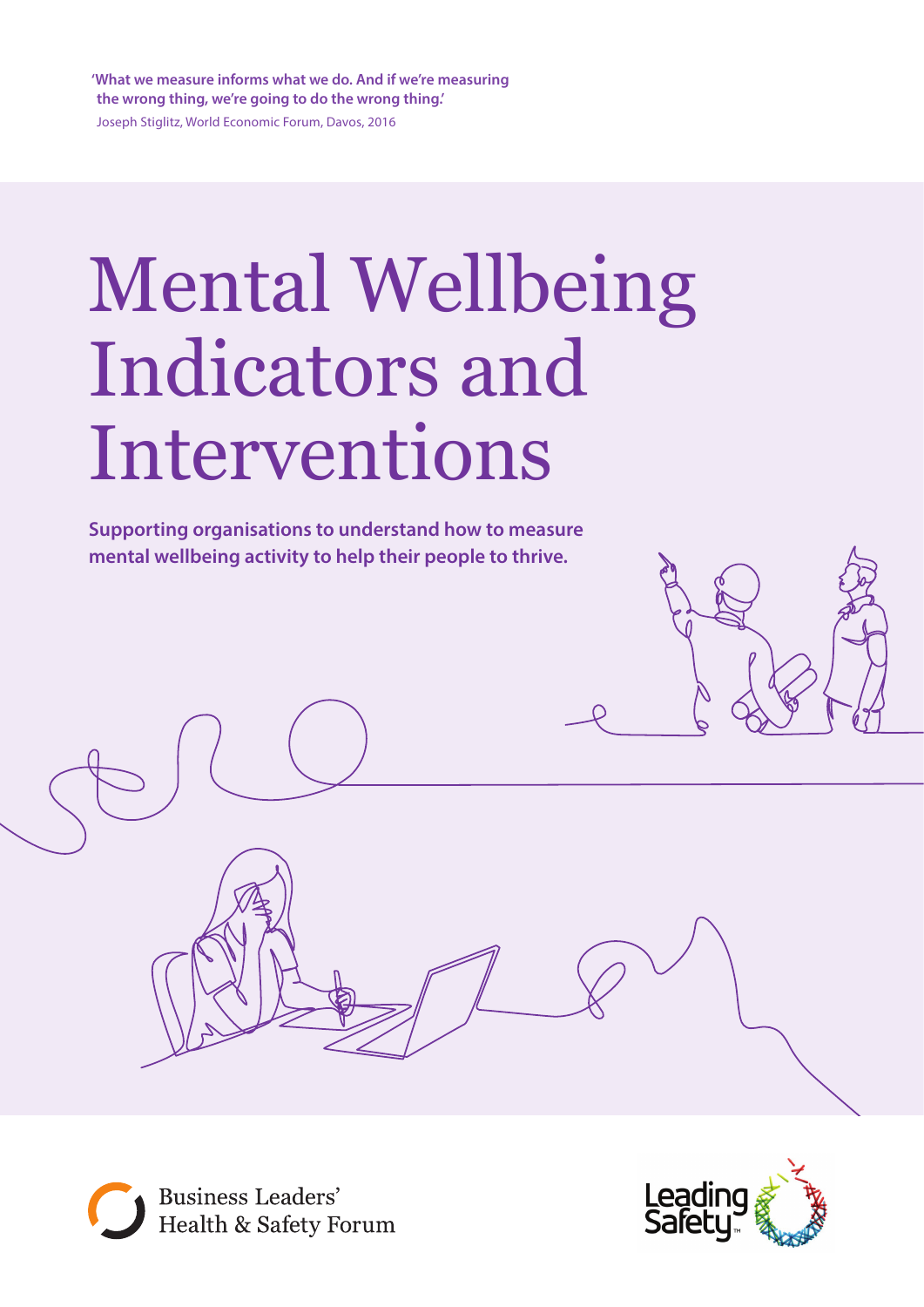# **How to use this guide**

Organisations can spend time and money on mental wellbeing initiatives, often with no or little understanding on whether they are addressing a mental wellbeing risk within the organisation, or whether the initiatives are improving outcomes.

This guide will help CEOs, senior executives and health and safety managers to understand how mental wellbeing activity in their organisations can be assessed and monitored, to improve mental wellbeing outcomes for their people.

It has two parts:

- » **Part one: Understanding mental wellbeing indicators** Based on the Forum's Mental Health and Wellbeing at Work Framework, this will introduce five key wellbeing indicators that assess wellbeing across all four approaches of the framework.
- » **Part two: Organisational assessment against wellbeing indicators**

An assessment for senior leaders and health and safety managers based on the five key wellbeing indicators to understand what is working well, and where gaps may be present in your organisation.

To support this guide, the Forum is working on a digital resource focusing on emerging research into the effectiveness of wellbeing interventions. This will be regularly updated, and will be available on our website from July 2022.

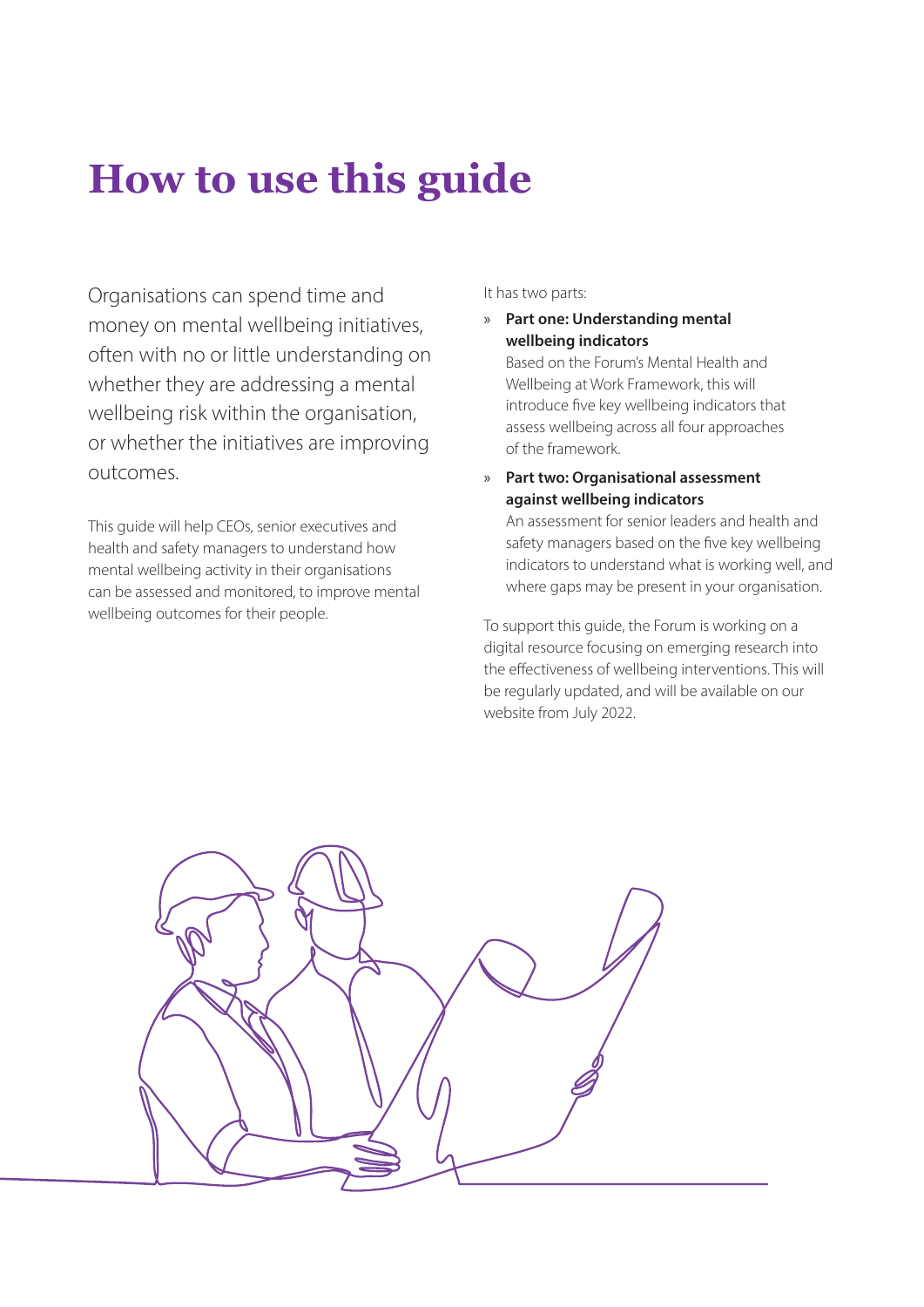### **Part one:** Understanding mental wellbeing indicators

"*Wellbeing is the fulfilment of the physical, mental, social, and cognitive needs and expectations of a worker related to their work (*International Standard ISO 45003 Occupational Health and Safety Management – Psychological Health and Safety at Work: Managing Psychosocial Risks – Guidelines), *or simply an individual's ongoing state which enables him or her to thrive or not*." (British Safety Council, 2018).

When a person thrives, they feel and function well, across multiple domains of their life. They are competent and confident, have a sense of purpose, and achievement, and positive self-esteem. They build and maintain good relationships, feel engaged with the world around them, live and work productively, cope with the ups and downs of daily life, adapt and manage in times of change or uncertainty, and have balanced emotions. In short, they experience positive mental health. Recent research by the What Works Centre for Wellbeing has shown that high-quality work is strongly linked to mental health (Hardoon, Hey & Bruneti, 2020) and that mental health is the most important factor contributing to life satisfaction, and the biggest single predictor of happiness.

Under the Health and Safety at Work Act 2015 (HSWA), organisations have a clear obligation to prevent harm to both physical and mental health:

> "Workers and other persons should be given the highest level of protection against harm to their **health**, safety, and welfare from work risk, by eliminating or minimising these risks, as is reasonably practicable." (HSWA Section 3(2))

A person's work environment can have a significant impact on their mental health. According to WorkSafe NZ, mentally healthy work is work where risks to people's mental health are eliminated or minimised, and their mental wellbeing is prioritised. Wellbeing can be improved with well-designed work and organisational practices. We know that having a job is important for wellbeing, but having a job that is designed, organised and managed well further boosts our wellbeing. Employers are also increasingly recognising the productivity benefits to having employees who have higher mental wellbeing.

It is commonly agreed that we all have mental health every day, just as we all have physical health every day. It exists on a continuum, ranging from thriving to being unwell. It is dynamic (i.e., where a person is at any time on the continuum can change depending on circumstances), subjective (i.e., two people in the same circumstances may track differently along the continuum), and holistic (i.e., it incorporates both our work and personal lives).



**When people are unwell, they can experience mental harm.** Mental harm at work is caused when a significant cognitive, emotional, or behavioural impact arises from, or is exacerbated by, work-related risk factors (WorkSafe, 2020). The harm may result from a single or repeated exposure. It may be immediate (i.e., acute) or gradual (i.e., chronic).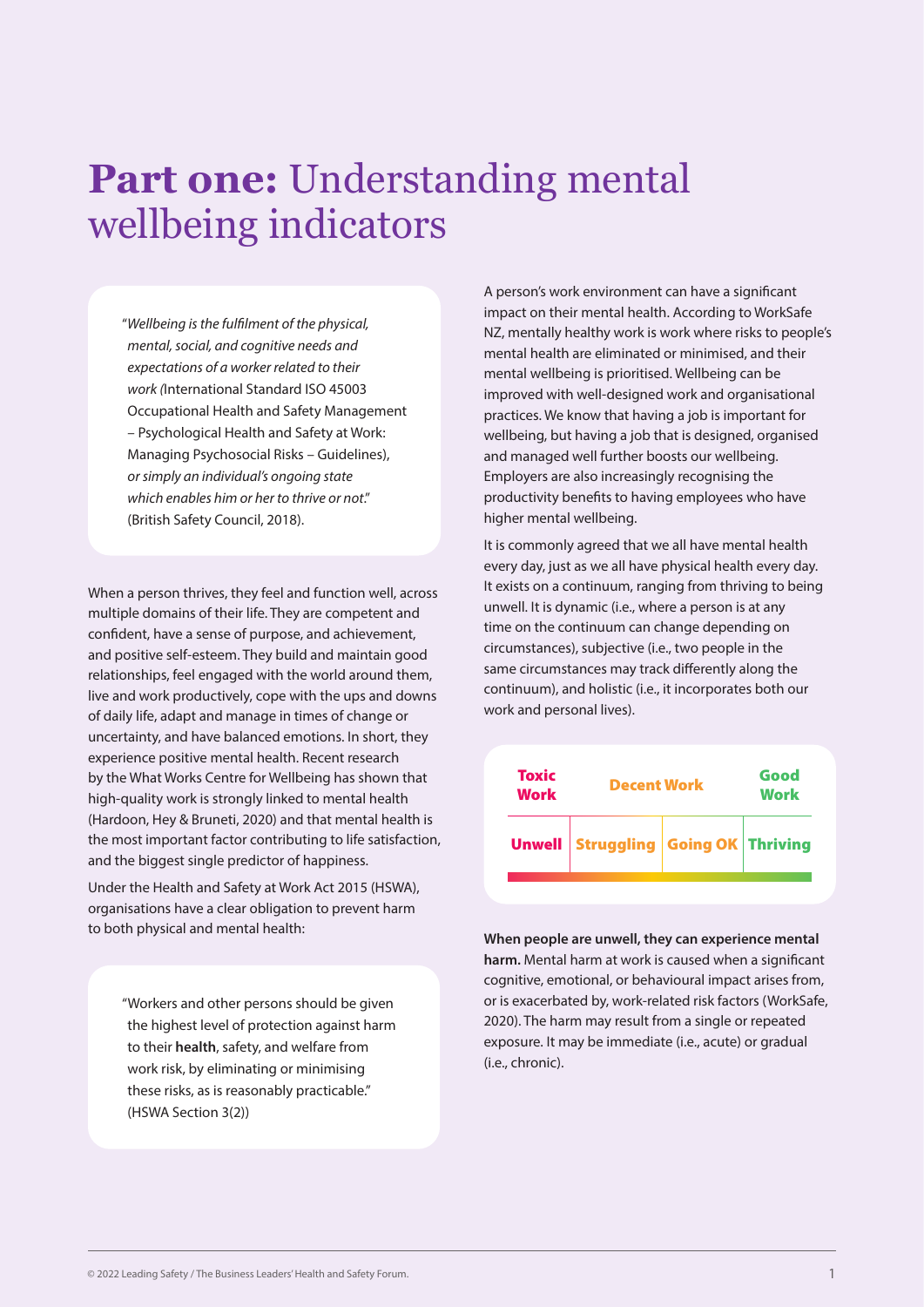# Measuring wellbeing

Exercising a duty of care in relation to protecting and preventing harm to the mental wellbeing of workers is no different to the duty of care to protect and prevent harm to their physical safety and health. However, given the subjective nature of mental wellbeing, measuring it is not an easy or straightforward task.

Lack of clear wellbeing indicators has been identified as a barrier to the development of mentally healthy workplaces.

The Forum's **[Mental Health and Wellbeing at Work](https://www.forum.org.nz/resources/ceo-guide-mental-wellbeing/)** framework outlines four approaches to developing a mentally healthy workplace. These approaches address the full range of the mental health continuum, enabling an organisation to not only meet its legal obligations to prevent harm, but also support people to thrive, not simply survive, at work.



RECLAIM/SUPPORT: Use **reactively** once harm has occurred to restore health and wellbeing.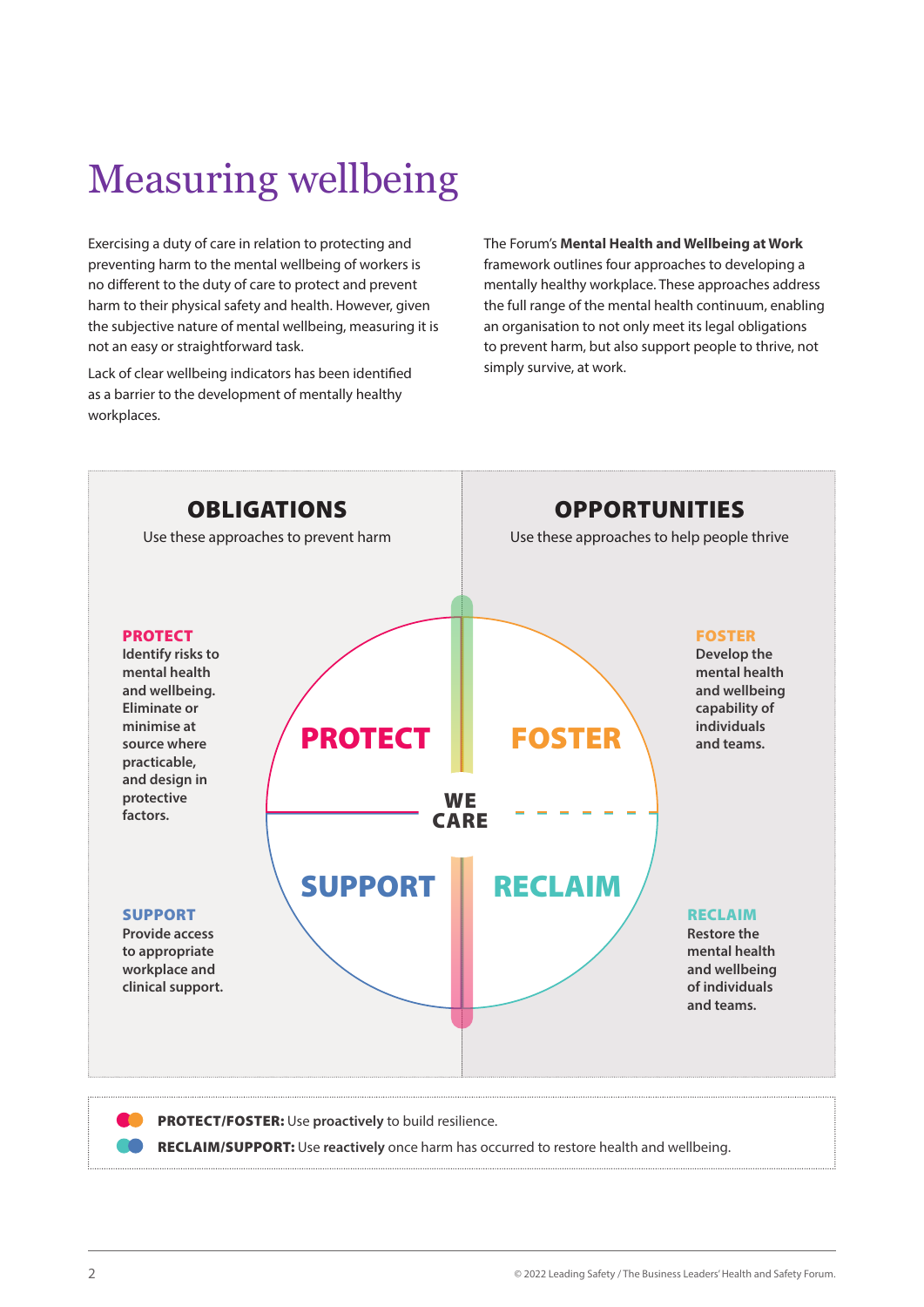#### Wellbeing indicators

Mental wellbeing, like safety, cannot be measured directly, so proxies or 'indicators' are used to provide assurance or confidence that workers are being protected from harm – physically and/or mentally - by their work. To gain this confidence requires a suite of wellbeing indicators that assess mental wellbeing across all four approaches of the Mental Health and Wellbeing at Work framework, and by default across the full spectrum of the mental health continuum.

To comprehensively measure wellbeing requires a wide range of measures.

Measures that focus on the *design* of wellbeing interventions as well as the *anticipation* of future needs.

**Design** indicators focus on activities that assess, respond, or improve wellbeing interventions that protect, foster, reclaim and support wellbeing.

**Anticipation** indicators focus on predicting future needs in relation to protecting, fostering, reclaiming, and supporting wellbeing. Anticipation indicators are used to inform future design indicators.

As well as measures that focus on *monitoring* the range and use of wellbeing interventions, *verifying* the impact, and *learning* from the outcomes of the interventions implemented.





**Verifying** indicators provide assurance on the effect and impact of these interventions.

**Learning** indicators reflect on what happened as a result of the wellbeing interventions. This reflection aims to increase knowledge and understanding in relation to the design, implementation, and outcome of wellbeing interventions. These reflections are used to inform the design of future wellbeing activities.



*Monitor, Verify, Learn and Anticipate indicators all feedback into the Design indicators.*

On the next page, this guide outlines a range of mental wellbeing interventions and indicators that can be used by organisations. Not all of them will be relevant for your organisation, but the focus should be on finding a combination of measures across all five areas; design, monitor, verify, learn and anticipate, that will work for your organisation.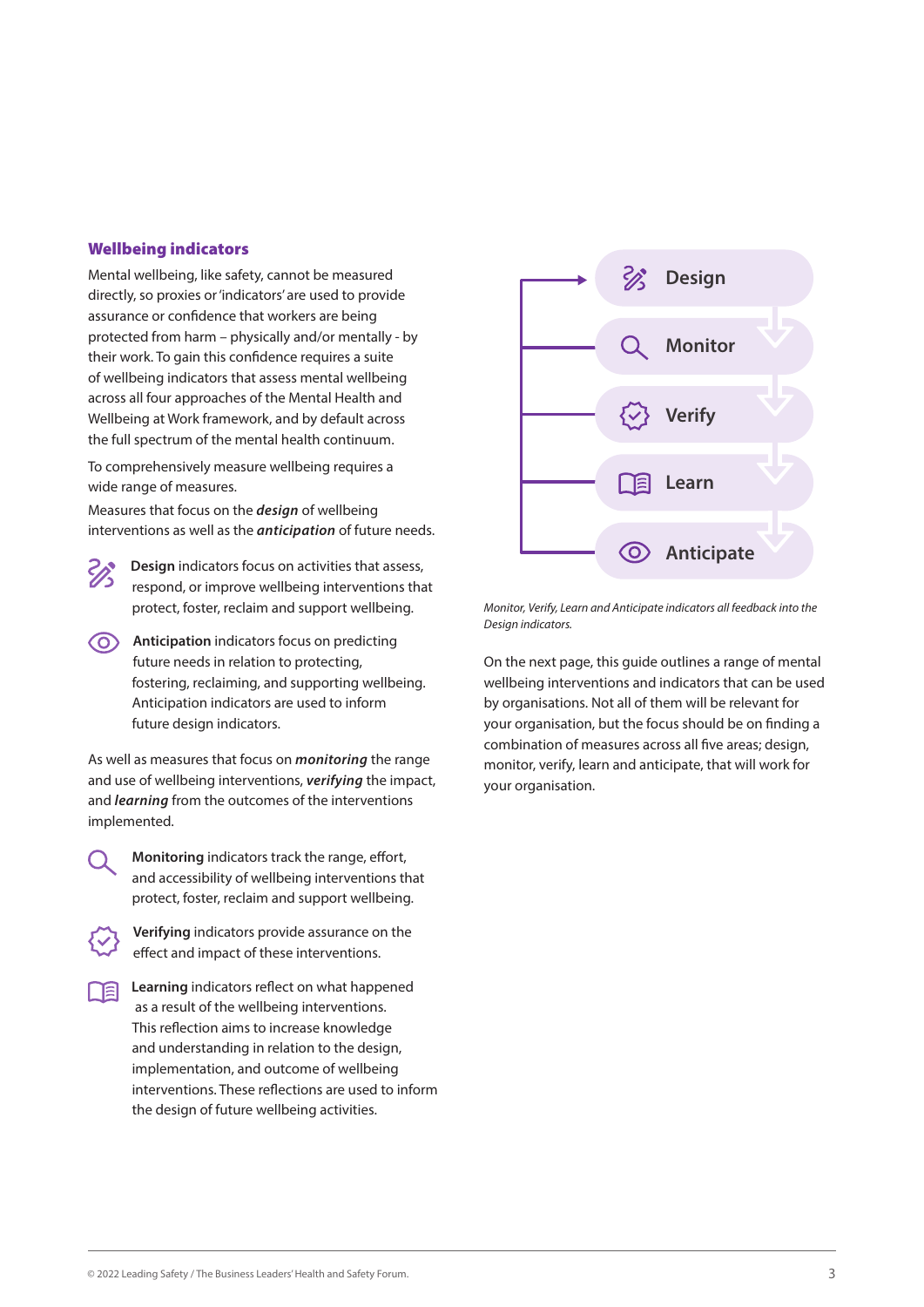#### **Approaches To Wellbeing and Mental Health at Work**

#### **Protect**

Identify risks to mental health and wellbeing. Eliminate or minimise at source where practicable, and design in protective factors.

**DESIGN**  Assessing, responding, and improving.

- **Risk assessment** • Psychosocial risk assessments e.g., the Mental Wellbeing By Design process for *all* types of work • Completion of workload assessments
- Assessment of individual wellbeing and organisational wellbeing practices

#### **Good design**

- A current strategic wellbeing plan
- Psychosocial risks specific to the full range of work identified on the H&S critical register
- 
- Relevant wellbeing procedures e.g., Bullying and harassment, flexible work, workload
- Proactive design of work to eliminate or minimise identified psychosocial hazards
- Support of community wellbeing projects
- Personal or wellbeing days in addition to sick leave
- 

#### **MONITOR** Tracking range, effort, and accessibility

• A range of wellbeing indicators included in Board report community projects • Programmes involving workers' families and community • Frequency, variety, and quality of wellbeing communications to inform and educate workers on wellbeing matters e.g., notices, emails, social media, discussion group • A range of subsidised wellbeing activities • Programmes to build awareness of the value of humble enquiry in relation to wellbeing conversations. • No. and quality of psychosocial risk assessments completed • Percentage of staff trained to complete psychosocial risk assessments • No. of work design changes made to eliminate or reduce psychosocial risks • Regular workload assessments • No. of workload assessment items actioned • Monitoring of physiological conditions e.g., fatigue, fitness for work • Monitor reported levels of psychological safety • Monitoring of subjective wellbeing by wellbeing apps. • No. of days away from work due to mental wellbeing or stress • Percentage of workers attending mental wellbeing programmes • Percentage of workers satisfied with mental wellbeing programmes • Percentage of people leaders attending mental wellbeing programmes • No. of wellbeing conversations people leaders have each month • No. of family and community accessing wellbeing programmes • Percentage of staff participating in community projects • No. of staff accessing wellbeing information from the intranet

**Foster**

individuals and teams.

that may be struggling

mental health of *all* staff

resiliency practices

wellbeing forum

wellbeing programmes

wellbeing practices

programmes

e.g., planting trees, fun runs

• No. of staff using mental health apps

leadership wellbeing programmes

Develop the mental and wellbeing capability of

• Leadership wellbeing programmes to develop the mindset and practices e.g., wellbeing conversations, of people leaders so they can build a thriving culture, as well as support staff

• Programmes to build awareness and understanding of

• Programmes to build individual mental wellbeing and

e.g., number of sign-ins, questions and responses posted on

• Percentage of workers expressing satisfaction with

• Percentage of leaders expressing satisfaction with

• Percentage of staff satisfaction with organisational

• Percentage of staff signed up for wellbeing initiatives

• Frequency of Learning Team reviewing of the range, accessibility, and appropriateness of capability wellbeing

• Employee feedback from surveys, focus groups etc.

• Programmes to build internal peer support

• Programmes enabling staff to volunteer in

• No. of reports of bullying and harassment

• Identified psychosocial risks are eliminated or minimised • Level of reported subjective wellbeing using for e.g., WHO 5, The ONS-4, the overall life satisfaction scale "Overall how satisfied are you with your life, these days?", measured on a scale of 0 to 10 (from "extremely dissatisfied" to "extremely satisfied")

• Level of satisfaction with balance of work and personal life.

• Review feedback from the Mental Wellbeing By Design process • Programmes to build awareness of the value of humble enquiry in relation to wellbeing conversations.

• Frequency and quality of Learning Team reviewing the psychosocial risk process and outcomes and percentage

• Staff retention rates

• Decreased stress leave • Decreased staff turnover

- Injuries
- Level of reported psychological safety

of findings shared with workers • Review of strategic wellbeing plan

- 
- **VERIFY**

Assuring effect and impact

### **LEARN**

#### Reflecting on what happened

- **O**
- Number of predictive risk assessments using future scenarios and role plays
- Emerging trends in industry, community, and/or international mental health and wellbeing
- Number of presentations from professional, industry, or national bodies (e.g., Mental Health Foundation of New Zealand) on emerging trends in mental health and wellbeing

#### **ANTICIPATE**  Predicting future needs

4 © 2022 Leading Safety / The Business Leaders' Health and Safety Forum.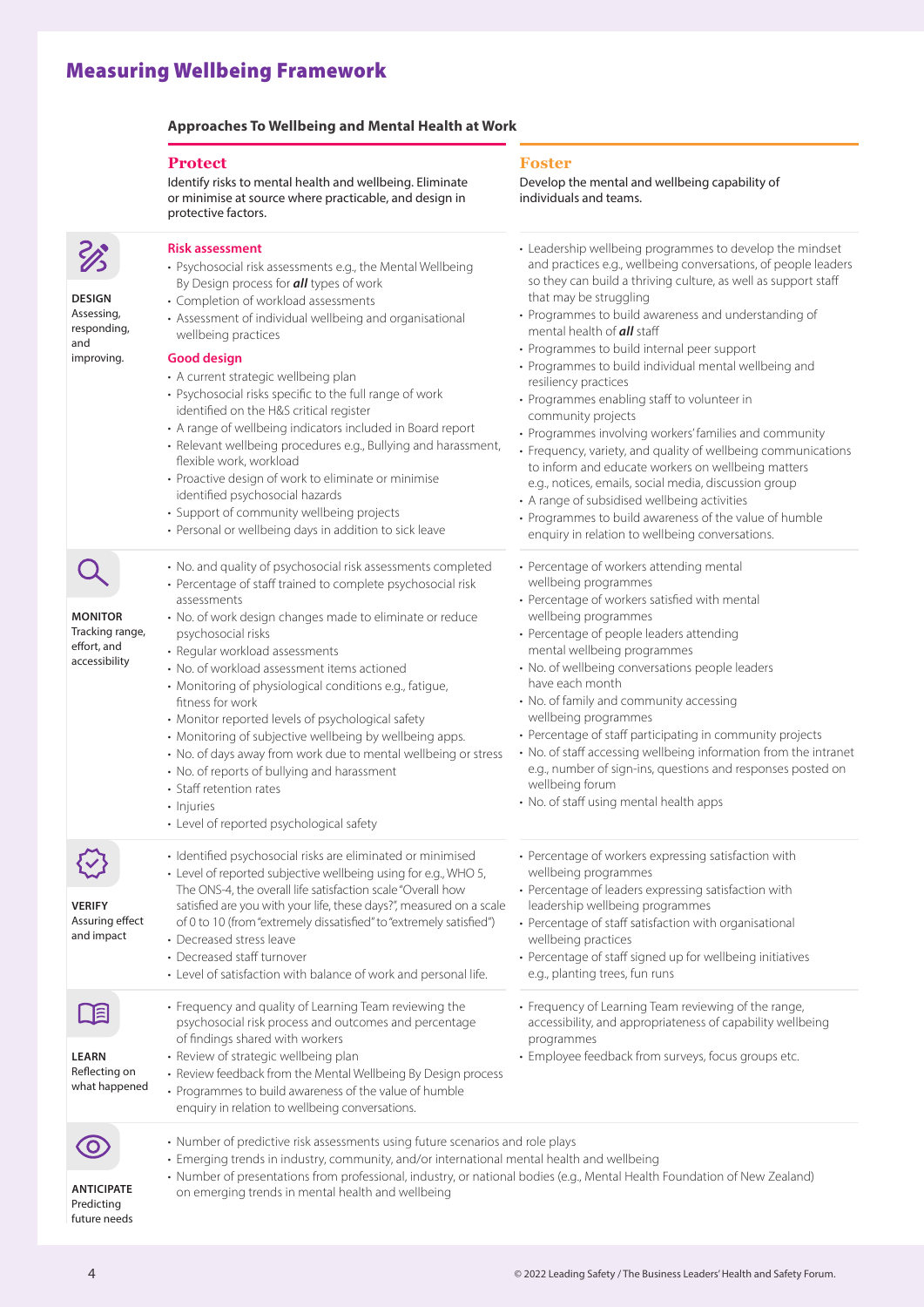#### **Approaches To Wellbeing and Mental Health at Work**

#### **Reclaim**

and

Restore the mental health and wellbeing of individuals and teams.

#### **Support**

Provide access to appropriate workplace and clinical support.

**DESIGN**  Assessing, responding, improving. • Events and activities to restore the mental wellbeing based on credible wellbeing frameworks e.g., Five Ways to Wellbeing, Te Whare Tapa Whā • Programmes to maintain or restore physical health e.g., nutrition, diabetes, stop smoking • Peer support programmes • A range of subsidised wellbeing activities, including wellbeing apps. • Provision of external, off site or on-site, medical and counselling support services e.g., EAPs • Provision of return-to-work programmes • Provision of internal peer support **MONITOR** Tracking range, effort, and accessibility • No. of wellbeing programmes • No. of workers participating in wellbeing activities e.g., family events, sports events • Participation in programmes to support wellness e.g., mindfulness, nutrition, 5 ways to wellbeing activities, conflict management • No. of workers accessing the EAP • No. of workers absent due to personal mental health issues or due to supporting family and friends with mental health issues • No. of people accessing internal peer support • No. of Return-to-Work programmes **VERIFY** Assuring effect and impact • Percentage of workers expressing satisfaction with wellbeing events and activities **LEARN** Reflecting on what happened • Frequency of Learning Team reviewing of the range, accessibility, and appropriateness of restorative wellbeing programmes • Regular review of peer support programme e.g., use of, issues raised, development needs identified • Frequency of Learning Team reviewing of the reported EAP uptake and issues raised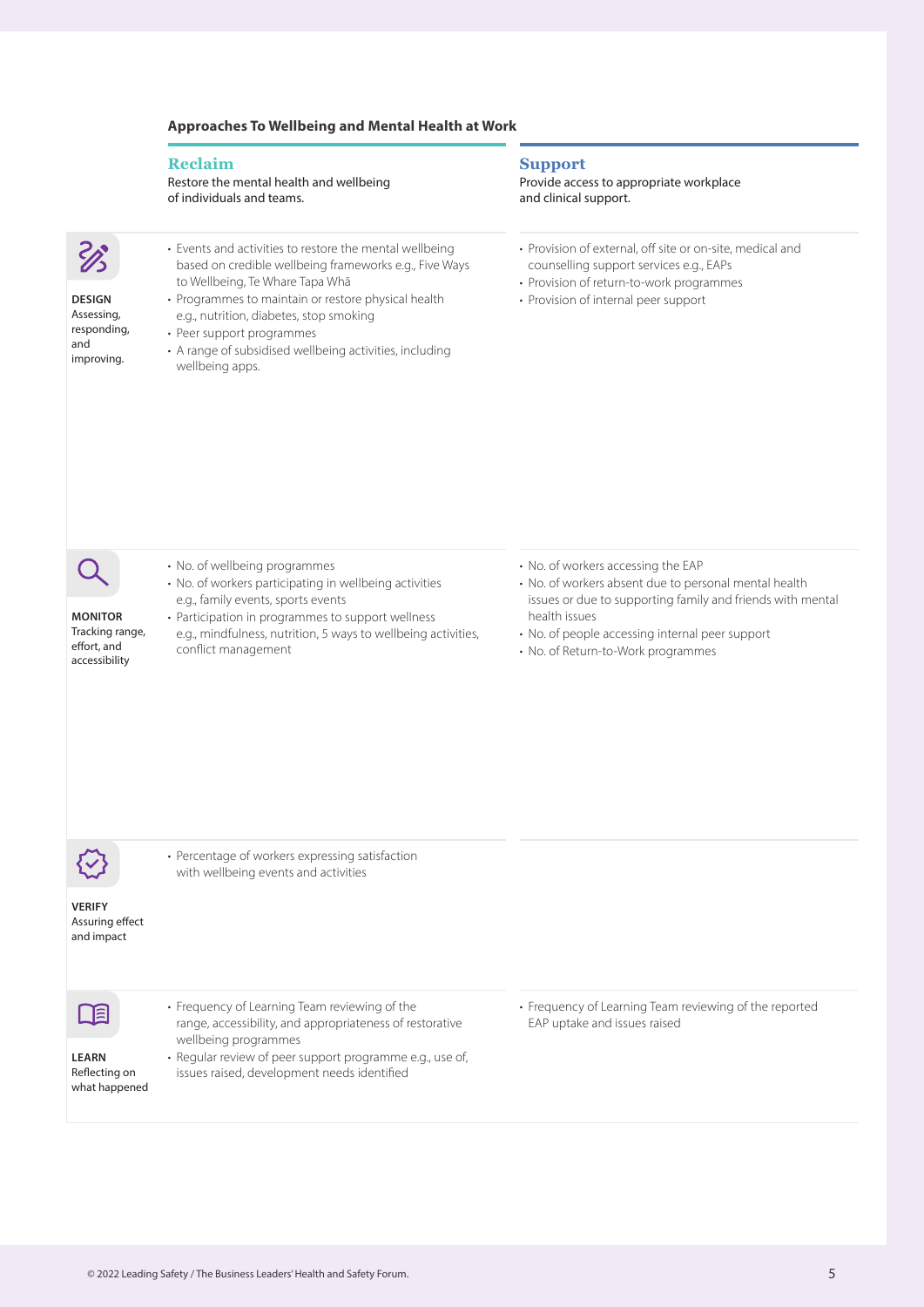## **Part two:** Measuring wellbeing in your organisation

Complete the following table with the wellbeing indicators currently in use in your organisation.

#### **Approaches To Wellbeing and Mental Health at Work**

#### **Protect**

Identify risks to mental health and wellbeing. Eliminate or minimise at source where practicable, and design in protective factors.

#### **Foster**

Develop the mental and wellbeing capability of individuals and teams.



**Risk assessment**

**DESIGN**  Assessing, responding, and improving.

**Good design** 



**MONITOR** Tracking range, effort, and accessibility

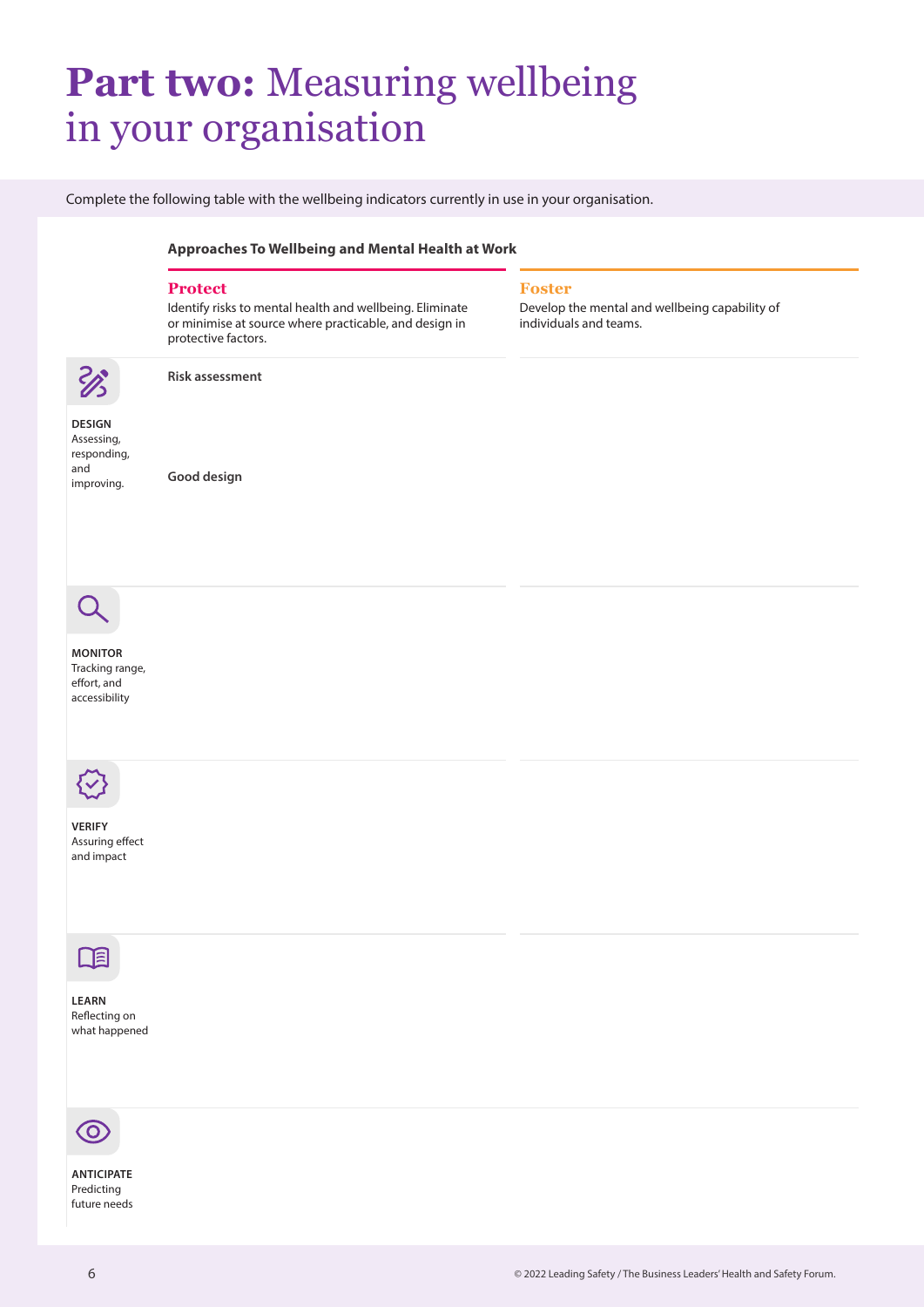#### **Reflections**

Does your organisation have wellbeing interventions across all 4 approaches? Are all 5 types of wellbeing indicators in use? If not, which ones need to be included?

#### **Approaches To Wellbeing and Mental Health at Work**

#### **Reclaim**

Restore the mental health and wellbeing of individuals and teams.

#### **Support**

Provide access to appropriate workplace and clinical support.



**Risk assessment**

**DESIGN**  Assessing, responding, and improving.

**Good design**

**MONITOR** Tracking range, effort, and accessibility

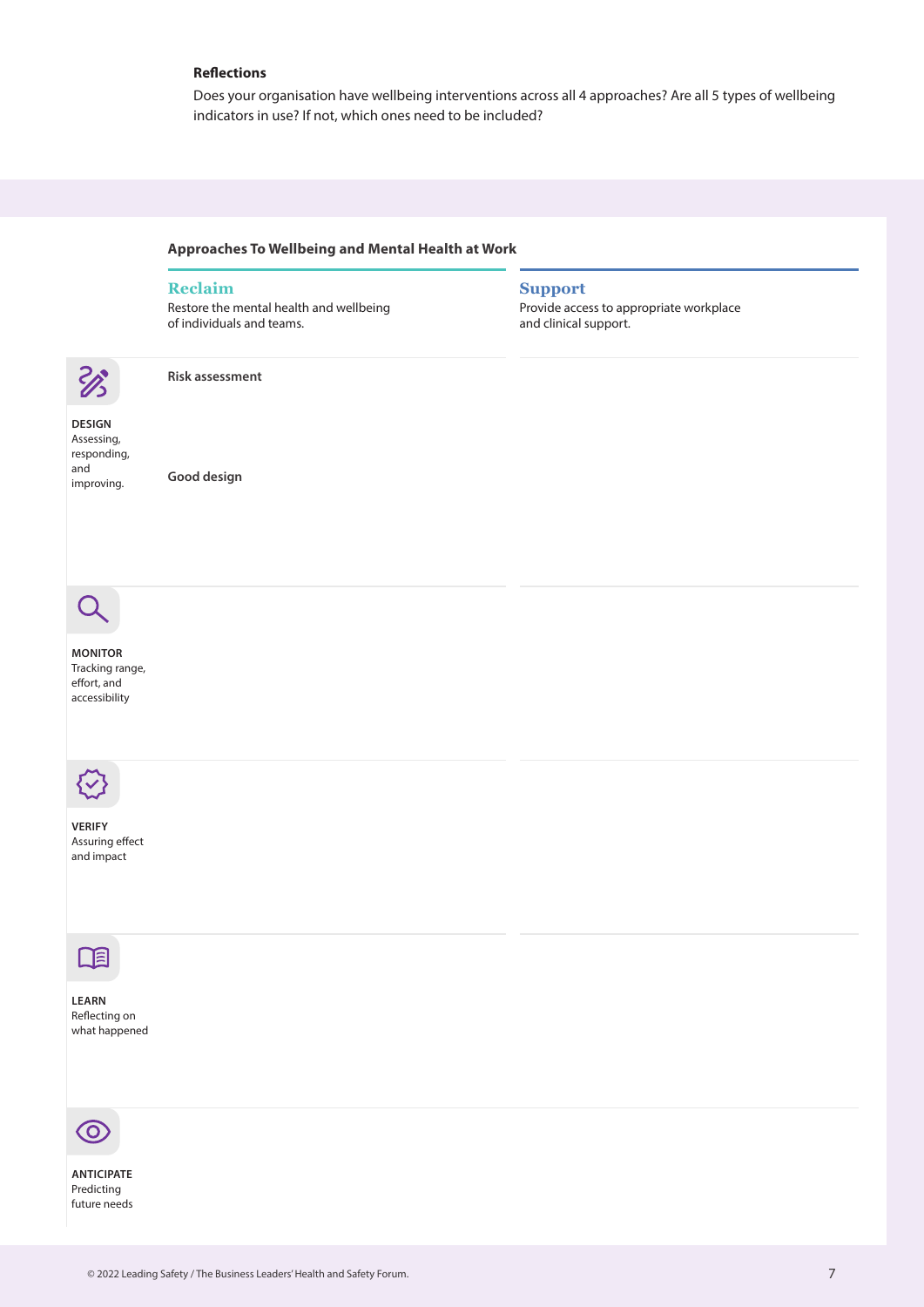### References

Barton, A., Kahn, B., Maitlis, S., & Sutcliffe, K. (2022) Stop framing progams around self-care. Harvard Business Review, April.

Connolly, S., Hogan , T.P., Shimada, S.L. Miller, C.J. (2021) Leveraging Implementation Science to Understand Factors Influencing Sustained Use of Mental Health Apps: a Narrative Review. Journal of Technology in Behavioral Science Vol. 66 –196.

Jones, N.M., Johnson, M., Sathappan, A., & Torous, J. (2021) Benefits of implementing mental health Apps among the working population. Psychiatric Annual Ann. 51(2):76–83.

Greenwood, K., & Anas, J., (2021) It's a New Era for Mental Health at Work. Harvard Business Review,

Hardoon, D., Hey, N., & Bruneti, S. (2020) Wellbeing evidence at the heart of policy Deborah. What Works Centre for Wellbeing.

Hesketh, R., Strang, L., Pollitt, A., & Wilkinson, B. (2020). What do we know about the effectiveness of workplace mental health interventions? Literature review. Policy Institute Kings College London.

Hung, M.S.Y., Chow, M.C.M., Chien, T., & Wong, P, Y. K. (2021) Effectiveness of the Mental Health First Aid programme for general nursing students in Hong Kong: A randomised controlled trial. Collegian, Vol. 28, Issue 1, 106-113.

Longyear, R.L. & Kushlev, K. (2021) Can Mental Health Apps Be Effective for Depression, Anxiety, and Stress During a Pandemic? American Psychological Association. 1-7.

Lehtimaki, S., Martic, J., Wahl, B., Foster, K.T. & Schwalbe, N. (2021) Evidence on Digital Mental Health Interventions for Adolescents and Young People: Systematic Overview. JMIR Ment Health 2021;8(4):

Institute for Work. (2022) IWH study finds psychosocial work stressors lead to burnout, but not vice versa. Issue 107, Winter 2022.

Mckay, L., Egli, V., Booker, L., & Prendergast, K. (2019) New Zealand's engagement with the Five Ways to Wellbing: Evidence from large cross-sectional survey. Kōtuitui: New Zealand Journal of Social Sciences Online. Moffitt J, Bostock J, Cave A. [Promoting well-being and](http://www.emeraldinsight.com/journals.htm?articleid=17112960)  reducing stigma about mental health in the fire [service](http://www.emeraldinsight.com/journals.htm?articleid=17112960). *Journal of Public Mental Health*, 2014; 13; 103-113.

PacifiCare Behavioral Health. Therapy in America. [Accessed August 13, 2017];Psychol Today. 2004.

Scaffmag Neweek (June, 2021). World's first pilot of flexible working on construction sites finds wellbeing soaring.

Stratton, E., Lampit, A., Choi, I., Calvo, S.B., & F. Harvey, N.G. (2017) Effectiveness of eHealth interventions for reducing mental health conditions in employees: A systematic review and meta-analysis. PLOS One.

SuperFriend (2018) Indicators of a thriving workplace Report.

Tan L, Wang MJ, Modini M, et al. Preventing the development of depression at work: a systematic review and meta-analysis of universal interventions in the workplace. BMC Med. 2014;12(1):74.

Wagner SL, Koehn C, White MI, et al. Mental Health Interventions in the Workplace and Work Outcomes: A Best-Evidence Synthesis of Systematic Reviews. Int J Occup Environ Med. 2016;7(1 January):601–607.

Walsh, C., Willen., Fisher Williamson, A. F. (2022) There's more to flourishing than individual tips. Great Good Magazine.

Vanhove, Adam J.; Herian, Mitchel; Perez, Alycia L. U.; Harms, Peter D.; and Lester, Paul B., "Can resilience be developed at work? A meta-analytic review of resilience-building programme effectiveness" (2015). P. D. Harms Publications. 11. [http://digitalcommons.](http://digitalcommons.unl.edu/pdharms/11) [unl.edu/pdharms/11](http://digitalcommons.unl.edu/pdharms/11)

UK HSE (2018) Summary of the evidence on the effectiveness of Mental Health First Aid (MHFA) training in the workplace. Research Report 135.

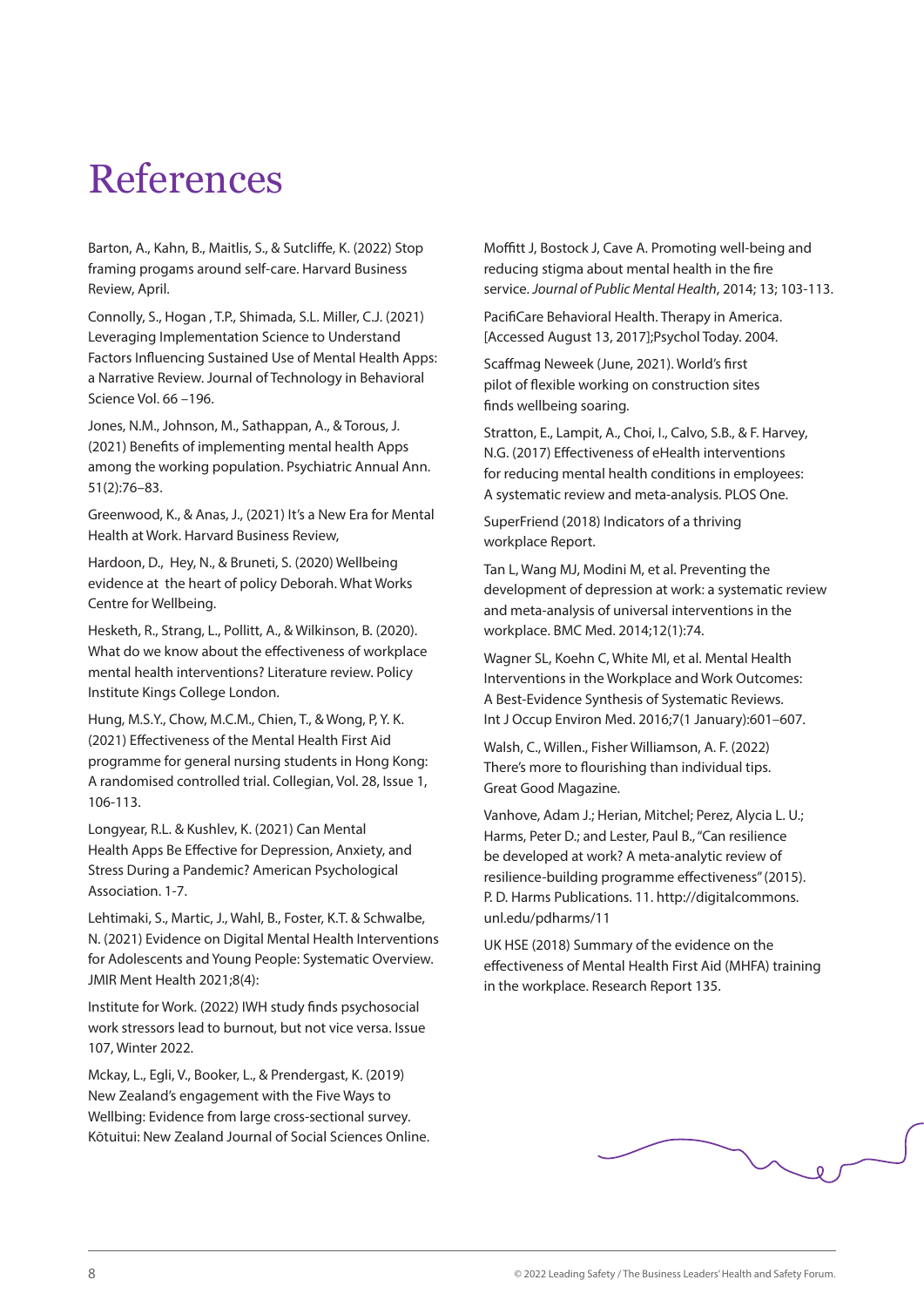